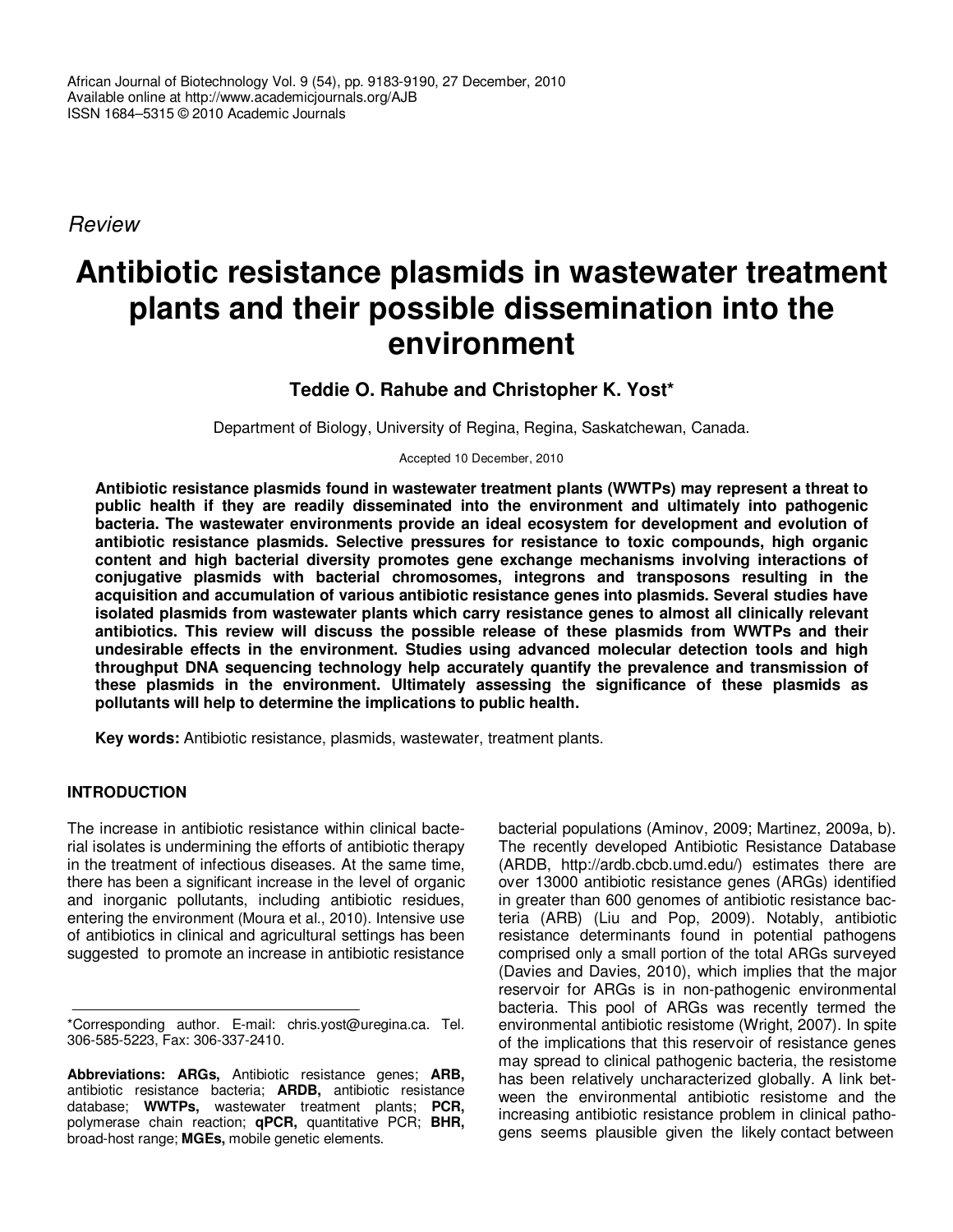clinical opportunistic pathogens, such as Pseudomonas aeruginosa, Acinetobacter baumannii, Stenotrophomas maltophilia and environmental microbes (Baquero et al., 2008; Martinez, 2009a, b). It is well established that ARB and ARGs existed prior to widespread antibiotic use (Hall and Barlow, 2004; Martinez, 2009a,b; Allen et al., 2010), however, the importance of the non-clinical environment in the increase of antibiotic resistance to clinical pathogens remains unclear (Martinez, 2009a; Davies and Davies, 2010). ARGs of clinical importance have been detected in various environmental non-pathogenic bacteria (Heuer et al., 2002; Riesenfeld et al., 2004; Martinez, 2009a, b) and from both soil and water ecosystems (Riesenfeld et al., 2004; Ansari et al., 2008; Baquero et al., 2008; Zhang, 2009). In several instances, the soil and water environments yielding significant populations of antibiotic resistant environmental isolates are from sites impacted by pollution with a variety of substances, including antibiotics, from human activities (Baquero et al., 2008; Martinez, 2009a, b; Allen et al., 2010).

Pollution is broadly defined as harmful inputs of chemical, biological and physical waste products into the environment from various sources such as hospitals, homes, urban and agricultural industries. Wastewater treatment plants (WWTPs) play a critical role in managing fecal wastes and removing toxic organic and inorganic contaminants contained in wastes originating from both municipal and agricultural activities. The goal of a waste-water treatment process is to reduce the concentration of dissolved organic carbon, nitrogen and phosphorous and eliminate viable pathogens from the liquid effluent (Zhang et al., 2010). Physical (e.g. filtration), chemical (e.g. disinfection) and microbial activities are used to effectively remediate waste entering the plant (Zhang et al., 2010). The diversity of microbial communities within a WWTP can be large depending on the bio-chemical ingredients received by the WWTP (Wagner and Loy, 2002; Zhao et al., 2008). DNA sequencing of 16s rRNA genes from WWTP samples has detected greater than twenty bacterial phyla. The major representatives include proteobacteria, chloroflexi, firmicutes, spirochaetes, and bacterioidetes (Wagner and Loy, 2002; Moura et al., 2007; Narihiro and Sekiguchi, 2007). These phyla represent a variety of gram positive and negative bacteria including some environmental opportunistic and clinically significant bacterial pathogens.

Plasmids are an important vehicle for carrying antibiotic resistance genes (Bennett et al., 2008) and the high organic load and large concentrations of diverse bacterial communities present in WWTP represents a unique opportunity for the evolution and transfer of antibiotic resistance genes. Recent technical advances in molecular microbiology such as, non-culture based techniques and high throughput DNA sequencing technology have advanced environmental microbiology research, including our abilities to characterize the antibiotic resistome in

WWTPs. This paper will review the recent developments in investigating the diversity of antibiotic resistance plasmids found in WWTP bacterial communities and the possible dissemination of these plasmids into the environment. Proposals for monitoring the transmission of antibiotic resistance plasmids from WWTP effluents into the environment will also be reviewed.

#### **PERSISTENCE AND EVOLUTION OF ANTIBIOTIC RESISTANCE PLASMIDS IN THE WASTEWATER ENVIRONMENT**

WWTPs have been recognized as a reservoir for ARB and ARGs, including plasmids encoding resistance to antibiotics (Tennestedt et al., 2005; Schluter et al., 2008; Moura et al., 2010; Allen, 2010). Antibiotic resistance plasmids can harbour genes that confer resistance to most if not all clinically significant antibiotic classes such as macrolides, tetracyclines, cephalosporins, fluoroquinolines, aminoglycosides and β-lactams (Bennett, 2008; Martinez, 2009a; Szcepanowski et al., 2009). The accumulation of different antibiotic resistance genes on plasmids may be enhanced in the WWTP environment. The activated sludges and biofilms found in WWTPs are said to be rich in nutrients, have high load of organic and bacterial density, which is an ideal environ-ment for cell to cell contact and gene exchange (Dionisio et al., 2002; Sorensen et al., 2005; Haines et al., 2007, Zhang et al., 2009). The reservoir of antibiotic resistance mobile genetic elements (MGEs) in WWTPs include; conjugative transposable elements (transposons and insertion sequences) and integrative conjugative elements or integrons (Bennett et al., 2008; Slater et al., 2008; Allen et al., 2010). The combination of these elements with conjugative plasmids creates an environment where-by these plasmids can quickly acquire these MGEs via transposition or recombination and become mosaics of multiple resistance gene elements (Norman et al., 2009). Carattoli (2003) has reported this interaction as a factor for the rapid accumulation and spread of β-lactams resistance driven by related transmissible plasmids found in unrelated Salmonella strains.

Transposons often carry a variety of ARGs and are frequently incorporated into plasmids (Carattoli, 2003; Bennett, 2008). Non-replicative transposons and insertion sequences (IS) they encode a transposase enzyme that promotes the transposon carrying ARGs to transfer from one DNA replicon to another. These transposition events can result in acquisition of ARGs by a recipient plasmid. Different classes of transposons are widely distributed among bacterial populations conferring various antibiotic resistance phenotypes (Bennett, 2008). The Tn21 family of transposons represents one of the largest and first recognized groups involved in the accumulation and dissemination of ARGs, and they most often carry an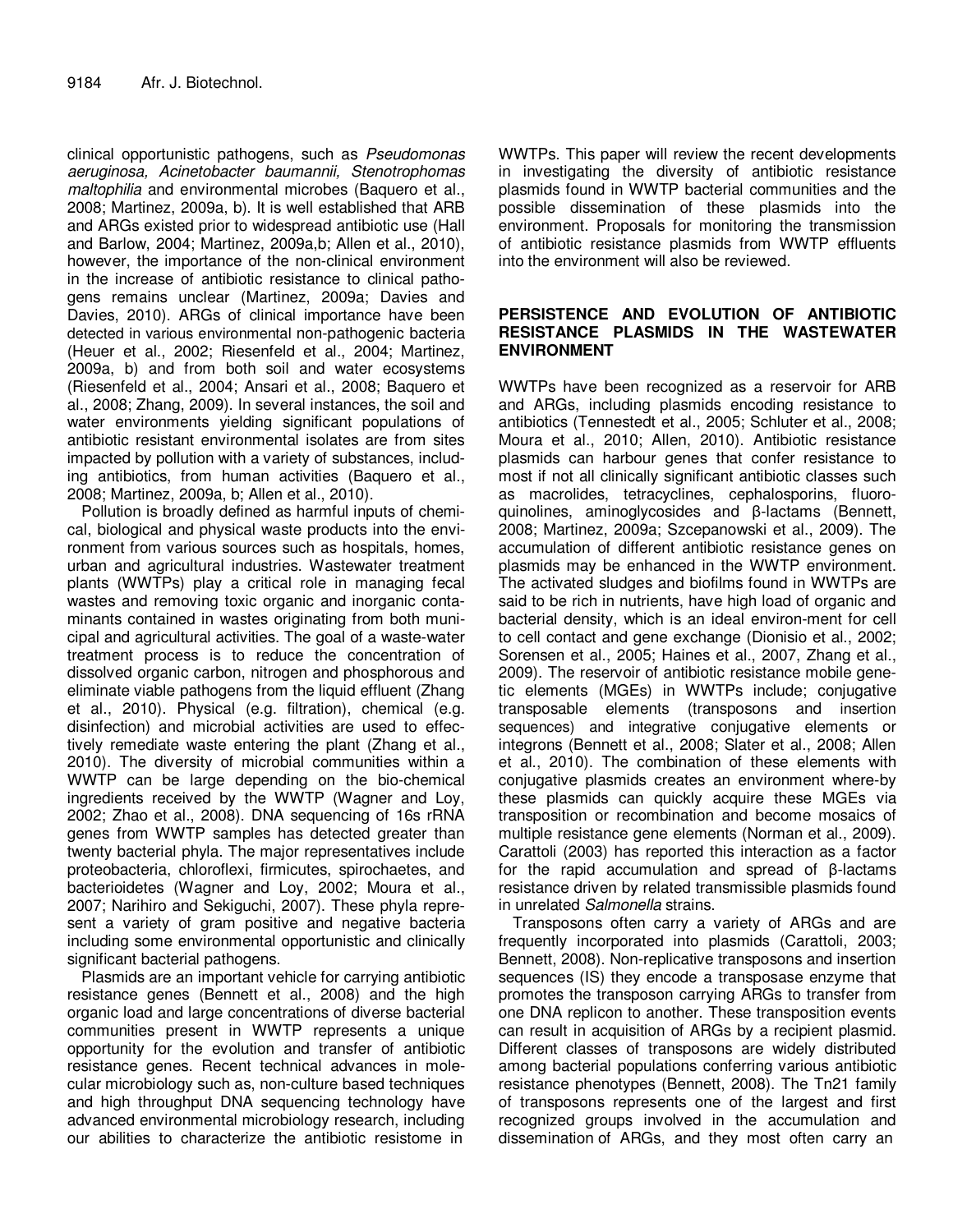integron (Liebert et al., 1999; Bennett, 2008). Integrons have been described as naturally occur-ring MGEs responsible for the recruitment and accumulation of ARGs into mobile cassettes (Carattoli, 2003; Boucher et al., 2007). These MGEs are commonly found on plasmids and in transposons (Liebert et al., 1999; Boucher et al., 2007; Bennett, 2008) and they use a recombination strategy to capture new ARGs. A site-specific recombinase enzyme (integrase), encoded by the integron facilitates capturing of exogenous genes (Carattoli, 2003; Bennett et al., 2008). Five main classes of the integrons system have been described (Carattoli, 2003; Schluter et al., 2007a) and over 100 gene cassettes carrying most of the known ARGs to major antibiotic classes have been identified (Recchia and Hall, 1995; Mazel, 2006). The class 1 integron was the first to be discovered and is the best studied system and commonly associated with clinical pathogens (Mazel, 2006; Bennett, 2008). It is frequently found in association with transpo-sons, which mobilize the integrons between plasmids and bacterial chromosomes by transposition mechanisms (Recchia and Hall, 1995; Carattoli, 2003). A typical example is Tn402-like transposition system, which is reported to help the integrons in their recruitment by plasmids and other transposons (Mazel, 2006; Stokes et al., 2006; Boucher et al., 2007; Schluter et al., 2007b).

Retrospective studies highlighted the role of integrons and their gene cassettes in genome evolution within bacterial populations (Mazel, 2006; Boucher et al., 2007; Gillings et al., 2008) and perhaps their association with conjugative transfer plasmids and transposons could play a major role in rapid antibiotic resistance development within plasmids in the WWTPs. It has also been suggested that wastewater environments favor the integration of chromosomaly encoded genes into plasmids (Cattoir et al., 2008; Picao et al., 2008; Martinez, 2009a, b). The published DNA sequences of plasmids carrying integrons and transposons isolated from WWTPs (Heuer et al., 2004; Schluter et al., 2003, 2005, 2007b; Tennstedt et al., 2003, 2005; Sczepanowski et al., 2007) suggest that these plasmids conjugate and acquire mobile elements via chromosomal integration, recombination and transposition. Antibiotic resistance plasmids from WWTP were all found to carry class 1 integrons and associated with the Tn402-like transposons (reviewed by Schluter et al., 2007a). In addition, these integrons were reported to contain up to six different antibiotic resistance determinants and resistance to quaternary ammonium compounds (Q.A.Cs) (Schluter et al., 2007a). Acquisition of these plasmids by WWTP bacterial communities may play an important role in microbial adaptation to wastewater environments (Schluter et al., 2008; Moura et al., 2010). For example, the accessory genes provided by these plasmids may not only confer resistance to antibiotics but to other toxic chemical compounds that are concentrated in the wastewater environment. This is particularly true for multidrug resistance efflux pumps that can be found on plasmids isolated in WWTPs (Tauch et al., 2003; Szcepanowski et al., 2004; Schluter et al., 2007a). A high selection pressure for resistance to toxic compounds in wastewater environments could imply that WWTPs represent hot spots for plasmid transfer and ultimately maintenance of plasmids conferring resistance to antibiotics and other toxins (Sorensen et al., 2005; Schluter et al., 2007a; Moura et al., 2010). Furthermore, phylogenetic analysis has revealed diverse antibiotic resistance plasmid populations within the WWTP as demonstrated in identification of the IncP-1 plasmid subgroups, grouped as α, β, γ, δ and the recently described ε subgroup in a Danish WWTP study (Bahl et al., 2009). This data provides evidence of persistence and evolution of antibiotic resistance plasmids in wastewater environments.

#### **POSSIBLE DISSEMINATION OF ANTIBIOTIC RESISTANCE PLASMIDS INTO THE ENVIRONMENT**

There has been a recent recognition that broad-host range (BHR) plasmids encoding antibiotic resistance genes and other accessory genes may escape the WWTP into the environment (Bonemann et al., 2006; Szcepanowski et al., 2005, 2007; Tennstedt et al., 2005; Schluter et al., 2007a,b; Bahl et al., 2009). The detection of 140 plasmid borne ARGs of clinical significance in Szcepanowski and colleagues (2009) lastest study provides insights on the plasmids' antibiotic resistance gene mosaics gene-rated in the WWTP. Some of these plasmids were isola-ted in the final effluent of the WWTP, implying possible dissemination of these plasmids into the environment. Several BHR plasmids have been isolated in the effluent from WWTPs across the world, including Germany (Heuer et al., 2004; Bonemann et al., 2006; Tennstedt et al., 2005; Schluter, 2007b; Szcepanowski et al., 2005, 2007, 2009), Denmark (Bahl et al., 2009) and Portugal (Moura et al., 2010). Additionally, our study has found similar antibiotic resistance plasmids in WWTP influent and effluent in Saskatchewan Canada (Rahube et al., unpublished). Taken together all these studies are evidence that antibiotic resistance plasmids are not eliminated during wastewater treatment process and can therefore potentially be disseminated downstream of the WWTP via the effluent and this could be a global issue. Moura and colleagues (2010) proposed that wastewater bacterial communities bring together BHR plasmids; these BHR plasmids can be self-transmissible and carry multiple ARGs on transposons and integrons. Plasmids belonging to the IncP-1 incompatability group are the best-characterized plasmids from WWTPs and are often considered the most promiscuous plasmids. Bahl et al. (2009) have reported isolation of antibiotic resistance IncP-1 plasmids similar to those in WWTPs from other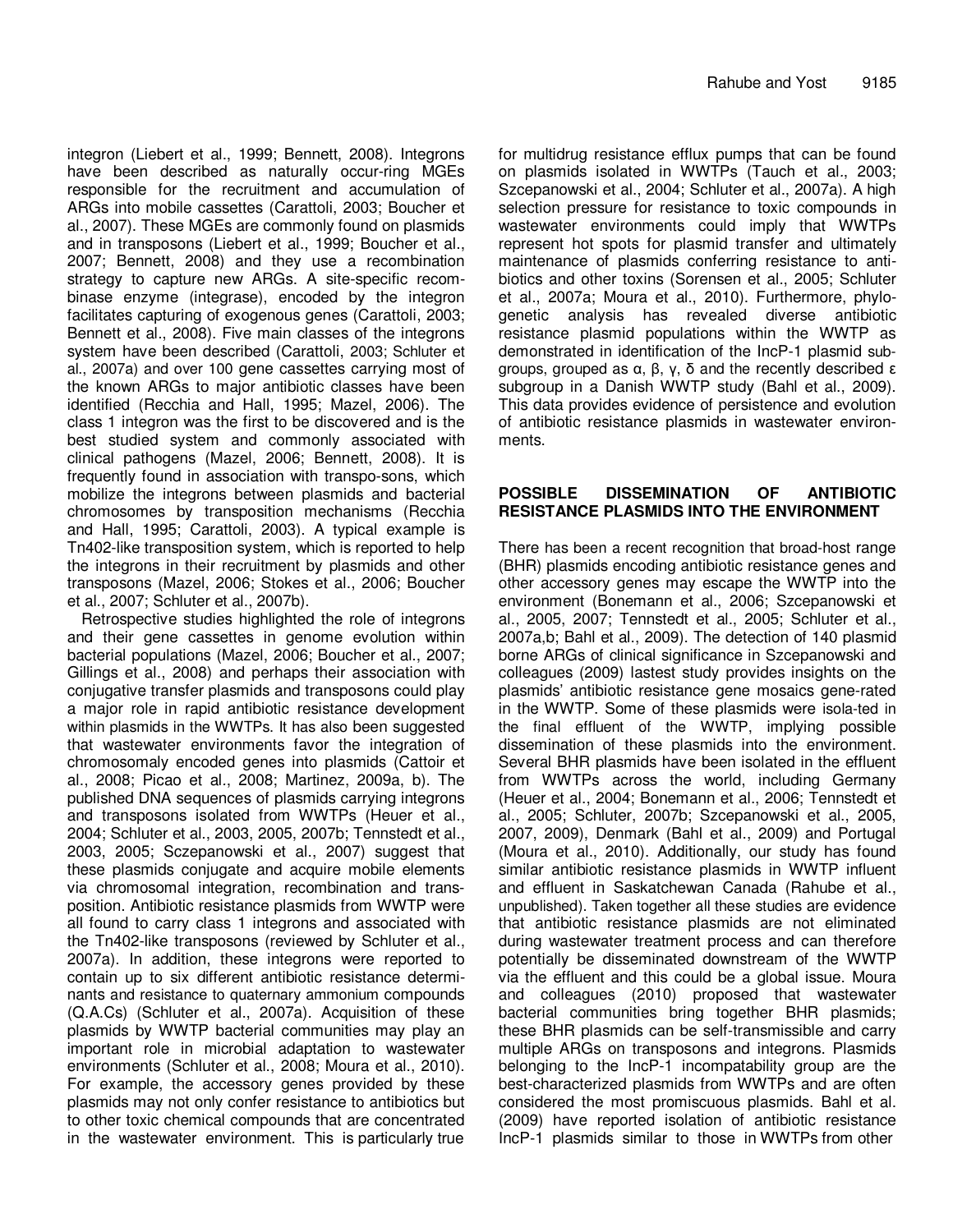environmentally dissimilar locations. These plasmids are widespread in various soils and aquatic environments (Ansari et al., 2008; Binh et al., 2008; Malik et al., 2008; Bahl et al., 2009). This may suggest the possible spread of antibiotic resistance among different environmental reservoirs.

Wastewater effluent carrying antibiotic resistance plasmids is usually released into watersheds via rivers and creeks ultimately reaching geographically distant areas such as lakes and coastal waters (Zhang et al., 2009). Furthermore, antibiotic resistance plasmids may be introduced into the environment via application of WWTP effluent and activated sludges in agricultural soils (Chee-Sanford et al., 2009; Zhang, 2010). The introduction of antibiotic resistance plasmids to such environments may have detrimental consequences if they are acquired by human pathogens. These plasmids may be considered undesirable elements if they enter a pristine ecosystem and persist for a long time. An increase in the fraction of resistant microbes above the normal value, caused by introduction of ARGs in pristine, isolated or extreme environments could be described as evidence of pollution (Martinez, 2009a).

Dissemination of antibiotic resistance plasmids from WWTP bacteria to environmental microorganisms depends on the survival of these plasmids in the environments they are released into, that is, plasmids have to remain functional in order to be transferred into recipient bacteria. These antibiotic resistance plasmids do not always carry only ARGs, other accessory genes such as heavy metal resis-tance genes are vital to the bacterial host where such a phenotype is required, e.g. in mercury polluted environments (Tauch et al., 2003; Szcepanowski et al., 2005; Schluter et al., 2007a). Therefore, antibiotic resistance plasmids may be transferred and stably maintained even in environments with no antibiotic selection pressures (Sorensen et al., 2005; Schluter et al., 2007b; Allen et al., 2010). Although plasmid curing has been demonstrated *in vitro* (Sorensen et al., 2005), this may not be the case in vivo due to other environmental challenges the host bacteria may encounter and hence maintain the antibiotic resistance plasmid for other functions. Studies have shown the presence of some chromosomaly encoded ARGs from environmental bacteria in plasmids that can be transferred to human pathogens (D' Costa et al., 2006; Wright, 2007; Martinez, 2009a, b). There are also suggestions that MGEs carried by plasmids and host chromosomes may be re-shuffled in bacterial pathogens resulting in combined resistance mechanisms that are resistant to antibiotic therapy (Bahl et al., 2009). The development of multi-drug resistance in methicillin resistant Staphylococcus aureus (MRSA) has been associated with combined mechanisms of resistance (Walsh, 2000). Contact between the environmental microorganisms in WWTPs with human-associated microbiota

may play a role in the emergence of multiple-resistance human pathogens (Baquero et al., 2008; Bahl et al., 2009; Martinez, 2009a,b).

## **MONITORING ANTIBIOTIC RESISTANCE PLASMIDS IN THE WWTP AND THE ENVIRONMENT**

The study of the movement of resistance plasmids from WWTPs into the environment merits investigation, given the detrimental consequences of multiple antibiotic resistance plasmids being aquired by opportunistic human pathogens. Currently, the significance of antibiotic resistance plasmids entering the environment is not clear due to a paucity of monitoring data. There is a need for greater assessment of antibiotic resistance plasmid diversity and persistence in the environment following their introduction by anthropogenic activities such as release of wastewater effluent, or application of activated sludges as fertilizer. The current molecular advancements in detection of nucleic acids in the environment will greatly facilitate future studies. Metagenomics (or environmental genomics) (Handelsman, 2004) has emerged as powerful tool for environmental microbiology research. Total community DNA (or metagenome) is extracted directly from various environmental samples such as soil and water thereby bypassing the need for culture techniques (Handelsman, 2004; Reisenfeld et al., 2004). Plasmids can readily be isolated directly from environmental samples, plasmid metagenomes have been recently characterized from wastewater environments (Schluter et al., 2008; Sczepanowski et al., 2008, 2009). Highthroughput DNA sequencing technologies, such as 454 sequencing (Jones, 2010) make it possible to obtain the whole genome sequence data of environmentally isolated plasmids in a short time, and at a reasonable cost. Complete sequencing of plasmids provide useful information of the plasmid-backbone sequences encoding for various genes e.g. plasmid core genes such as those involved in plasmid replication, conjugative transfer, and unique genes and accessory genes for resistance to antibiotics (Binh et al., 2009). This sequence data is made easily accessible in GenBank database (http://www.ncbi.nlm.nih.gov/) allowing classification and comparisons with other isolated plasmids from various sources.

Research approaches for assessing and monitoring antibiotic resistance plasmids in the environment can be classified into two broad categories, the indirect and direct approach (Figure 1). The indirect approach involves amplification of the target sequences by polymerase chain reaction (PCR) or cloning. PCR approaches to detect ARGs in various water environments and soil ecosystems are widely utilized (Zhang et al., 2009; Reisenfeld et al., 2004). Quantitative PCR (qPCR) is a recently developed technique that has the advantage of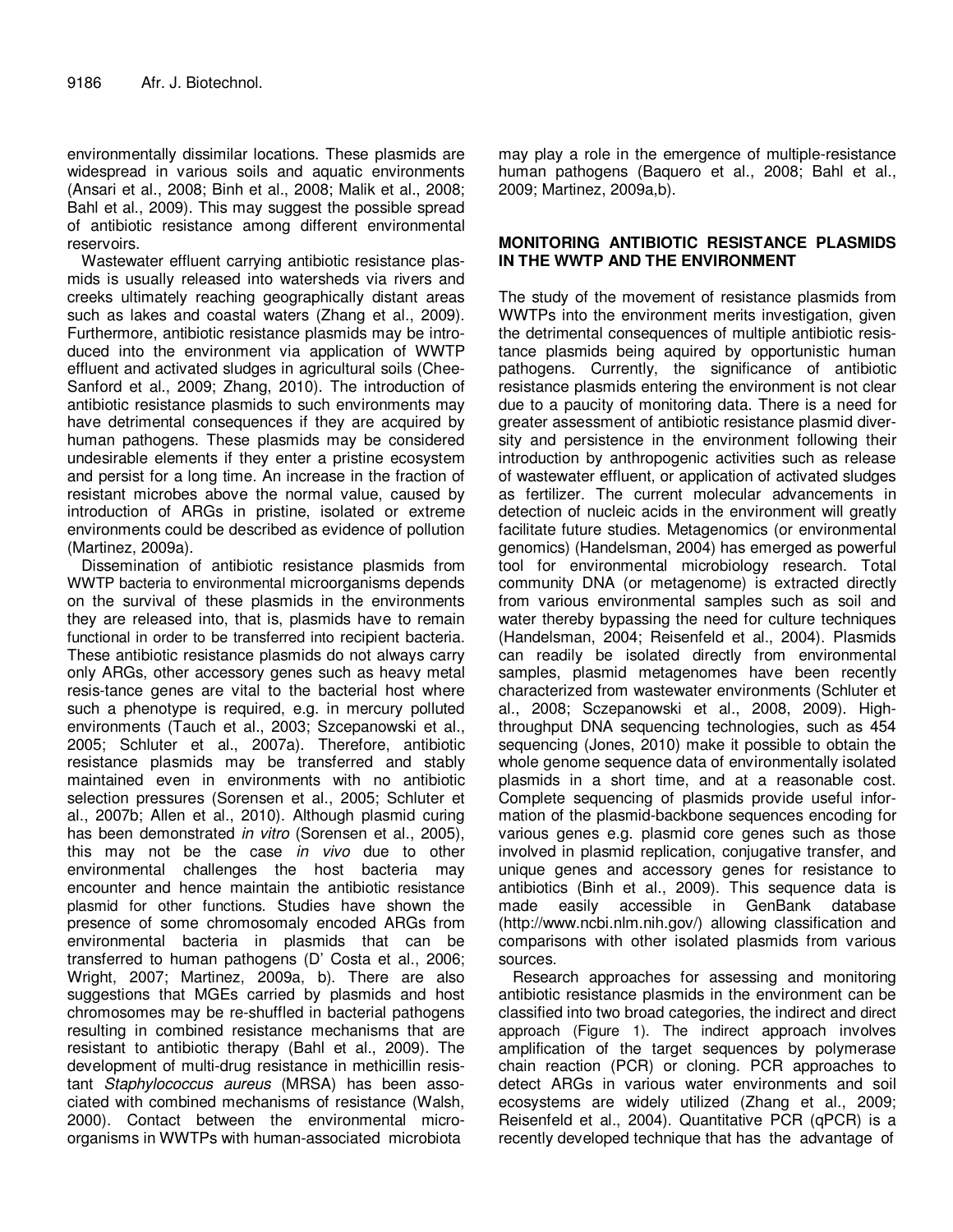

**Figure 1.** Diagram showing general approach for tracking antibiotic resistance plasmids in the environment. The illustration highlights the steps from isolating the plasmid, obtaining complete sequence data and designing primers and probes for detection plasmid-specific sequences in the environment by direct (FISH; Fluorescence in situ hybridization) and indirect (qPCR; Quantitative PCR) approaches.

being able to measure the level of specific resistance genes in an environmental sample. It has been used in detecting a wide range of clinically significant antibiotic resistance genes such as tet, erm (Morsczerk et al., 2004; Reinert et al., 2004), vanA, mecA and ampC in a wastewater environment (Volkmann et al., 2004). Taqman probes and primers for qPCR can easily be obtained from the complete plasmid sequence of the antibiotic resistance plasmids. The nature of plasmids allows them to be easily manipulated *in vitro;* cloning results in amplification of antibiotic resistance plasmids allowing simultaneous detection and expression of functional resistance genes in heterogonous hosts such as Escherichia coli. Binh et al. (2009) used rifampicin and kanamycin-resistant E. coli tagged with green fluorescent protein  $(gfp)$  for capturing BHR antibiotic resistance plasmids in piggery manure. These plasmids were then characterized by PCR and dot-blot hybridization of PCR amplified plasmid-specific sequences with relevant probes. Conjugative potential of isolated plasmids can also be studied in a variety of bacterial hosts (Sorensen et al., 2005). Detection and expression of antibiotic resistance plasmids in broad range of bacterial hosts suggest potential dissemination of ARGs across bacterial species particularly pathogenic species.

A direct approach involves direct detection of the DNA without amplification of the target sequence, this could be a specific bacterial community, antibiotic resistance gene or a particular antibiotic resistance plasmid in a given environment. Fluorescence *in situ* hybridization (FISH) is a common technique originally developed in pathology for clinical diagnosis (Levsky and Singer, 2003). This approach applies the principle of hybridization involving the penetration of a fluorescent labeled sequence-specific nucleic acid probe into fixed cells, followed by specific binding to the complementary sequences of the target nucleic acid. It allows rapid simultaneous detection and visualization of target genes while they are structurally intact with the associated organism or particle (Bottarri et al., 2006; Ormerci and Linden, 2008). Examples of plasmid-specific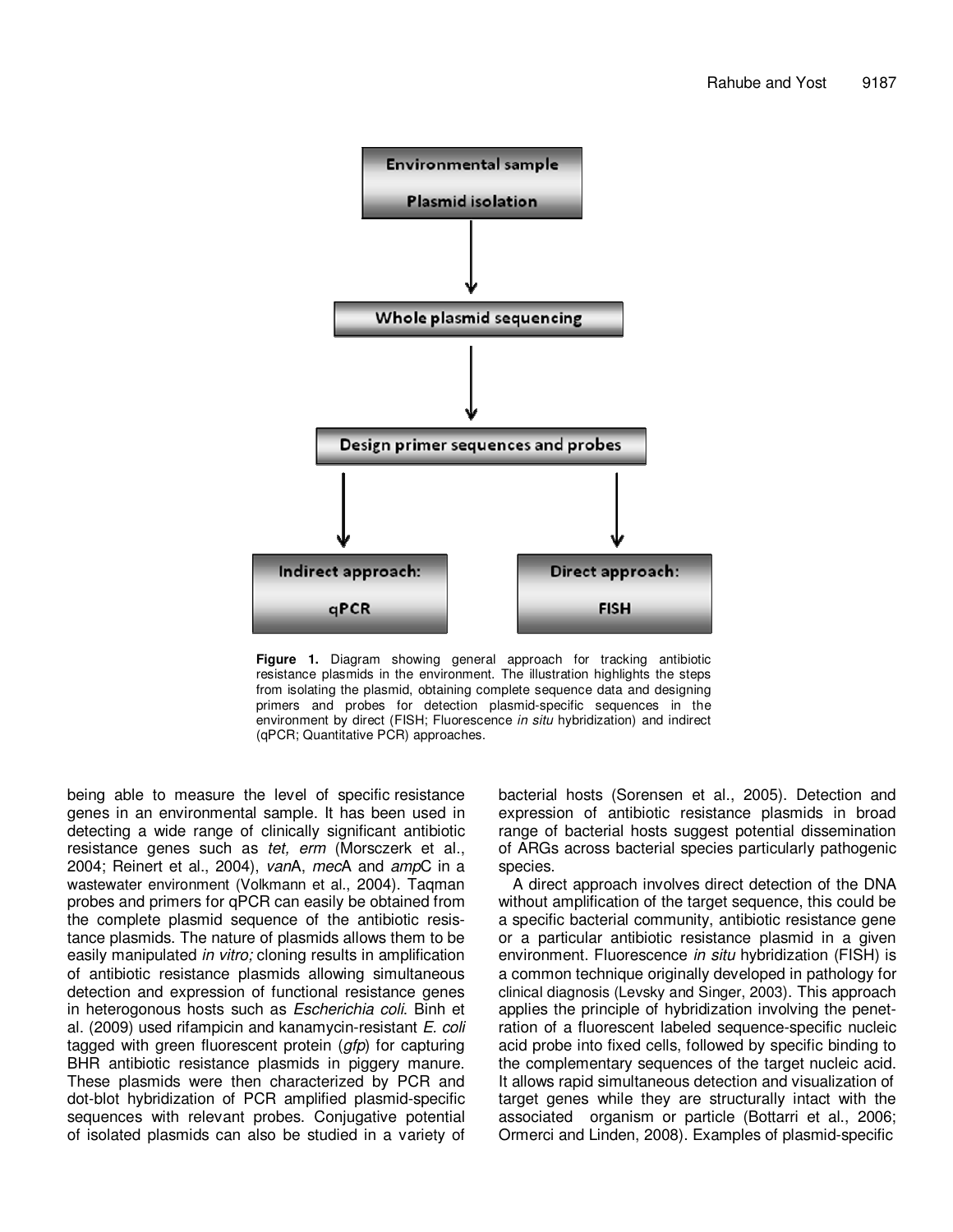sequences recently targeted for BHR plasmids may include; repA for IncN, trfA2 for IncP, orN for IncQ and Inc W (Bahl et al., 2009; Binh et al., 2009). FISH may become a more accurate and sensitive approach in predicting the population of specific antibiotic resistance plasmids in contaminated environments. This method could become useful in environmental microbiology despite the technical challenges associated with processing environmental samples for FISH. According to Ormerci and Linden (2008), wastewater associated samples present challenges such as high background fluorescence caused by organic and inorganic particles. However, FISH has been used in the detection of ARGs in bacterial pathogens (Russmann et al., 2001; Werner et al., 2007; Laflamme et al., 2009). With reference to wastewater environments, FISH has been applied to detect and analyze bacterial communities in activated sludge and biofilm systems (Wagner and Loy, 2002; Atkan and Salih, 2006). The future usage of FISH in environmental microbiology is yet to be appreciated. However, there are improvements in overcoming technical limitations due to complex environmental matrices (Ormerci and Linden, 2008; Zhang et al., 2009), FISH could be a preferred method, particularly in monitoring the dissemination of antibiotic resistance plasmids from WWTPs. New innovative approaches inspired by current technology such as high-throughput DNA microarray (another DNA hybridization technique) are being developed specifically for the detection of ARB and plasmid mediated ARGs in clinical and environmental isolates (Frye et al., 2006; Chee-Sanford, 2009; Walsh et al., 2010). Advances in molecular-based genomics and in situ methods could lead to development of standard tracking tools for assessing the diversity of antibiotic resistance plasmids from WWTPs in complex environmental samples.

# **CONCLUSION**

The dissemination of antibiotic resistance plasmids once they leave the WWTP into the environment is poorly understood. Recent reviews have detailed that ARGs are ubiquitous in the environment (Martinez, 2009a,b; Zhang, 2009; Davies and Davies, 2010), prompting the following questions: do WWTPs increase the diversity and abundance of these ARGs through dissemination of antibiotic resistance plasmids? Equally important, how stable and transferable are these plasmids once they enter the environment? Using advanced molecular and environmental microbiology methods and tools will help to address these questions concerning the fate and distribution of antibiotic resistance plasmids originating from the WWTP and entering the environment. Direct in situ studies of the development and dissemination of antibiotic resistance are under-appreciated. More studies on HGT of plasmids during residence in WWTPs and after leaving the WWTP could provide new insights into the evolution of these plasmids and spread to new environments. Sorensen et al. (2005) have provided a critical review for studying plasmid HGT in situ, and this could be applied to research on antibiotic resistance plasmids entering the environment. Perhaps recognizing antibiotic resistance plasmids as pollutants will lead to more research and further understanding of the role of WWTPs in the evolution of antibiotic resistance plasmids and the dissemination of plasmid-borne ARGs in the environment and ultimately into human pathogens.

## **ACKNOWLEDGEMENTS**

We greatly acknowledge funding from the Canada Research Chairs program and the Saskatchewan Government, which support our research program in microbial water quality.

#### **REFERENCES**

- Aktan S, Salih BA (2006). Fluorescent in situ hybridization (FISH) for the detection of bacterial community in activated sludge from textile factories. Environ. Technol. 27: 63-69.
- Allen HK, Donato J, Wang HH, Cloud-Hansen KA, Davies J, Handelsman J (2010). Call of the wild: antibiotic resistance genes in natural environments. Nat. Rev. Microbiol. 8: 251-259
- Aminov RI (2009). The role of antibiotics and antibiotic resistance in nature. Environ. Microbiol. 11: 2970-2988
- Ansari MI, Grohmann E, Malik A (2008). Conjugative plasmids in multiresistant bacterial isolates from Indian soil. J. Appl. Microbiol. 104: 1774-1781
- Bahl MI, Burmolle M, Meisner A, Hansen LH, Sorensen SJ (2009). All IncP-1 plasmid subgroups, including the novel epsilon subgroup, are prevalent in the influent of a Danish wastewater treatment plant. Plasmid. 62: 134-139
- Baquero F, Martinez JL, Canton R (2008). Antibiotics and antibiotic resistance in water environments. Curr. Opinion in Biotechnol. 19: 260-265
- Bennett PM (2008). Plasmid encoded antibiotic resistance: acquisition and transfer of antibiotic resistance genes in bacteria. Brit. J. Pharmacol. 153: 347-357
- Binh CTT, Heuer H, Kaupenjohann M, Smalla K (2008). Piggery manure used for soil fertilization is a reservoir for transferable antibiotic resistance plasmids. Fems Microbiol. Ecol. 66: 25-37
- Bonemann G, Stiens M, Puhler A, Schluter A (2006). Mobilizable IncQrelated plasmid carrying a new quinolone resistance gene, qnrS2, isolated from the bacterial community of a wastewater treatment plant. Antimicrob. Agents and Chemother. 50: 3075-3080
- Bottari B, Ercolini D, Gatti M, Neviani E (2006) Application of FISH technology for microbiological analysis: current state and prospects. Appl. Microbiol. Biotechnol. 73: 485-494
- Boucher Y, Labbate M, Koenig JE, Stokes HW (2007). Integrons: mobilizable platforms that promote genetic diversity in bacteria. Trends in Microbiol. 15: 301-309
- Carattoli A (2003). Plasmid-mediated antimicrobial resistance in Salmonella enterica. Curr. Issues in Mol. Biol. 5: 113-122.
- Cattoir V, Poirel L, Aubert C, Soussy CJ, Nordmann P (2008). Unexpected occurrence of plasmid-mediated quinolone resistance determinants in environmental Aeromonas spp. Emerging Infect. Dis. 14: 231-237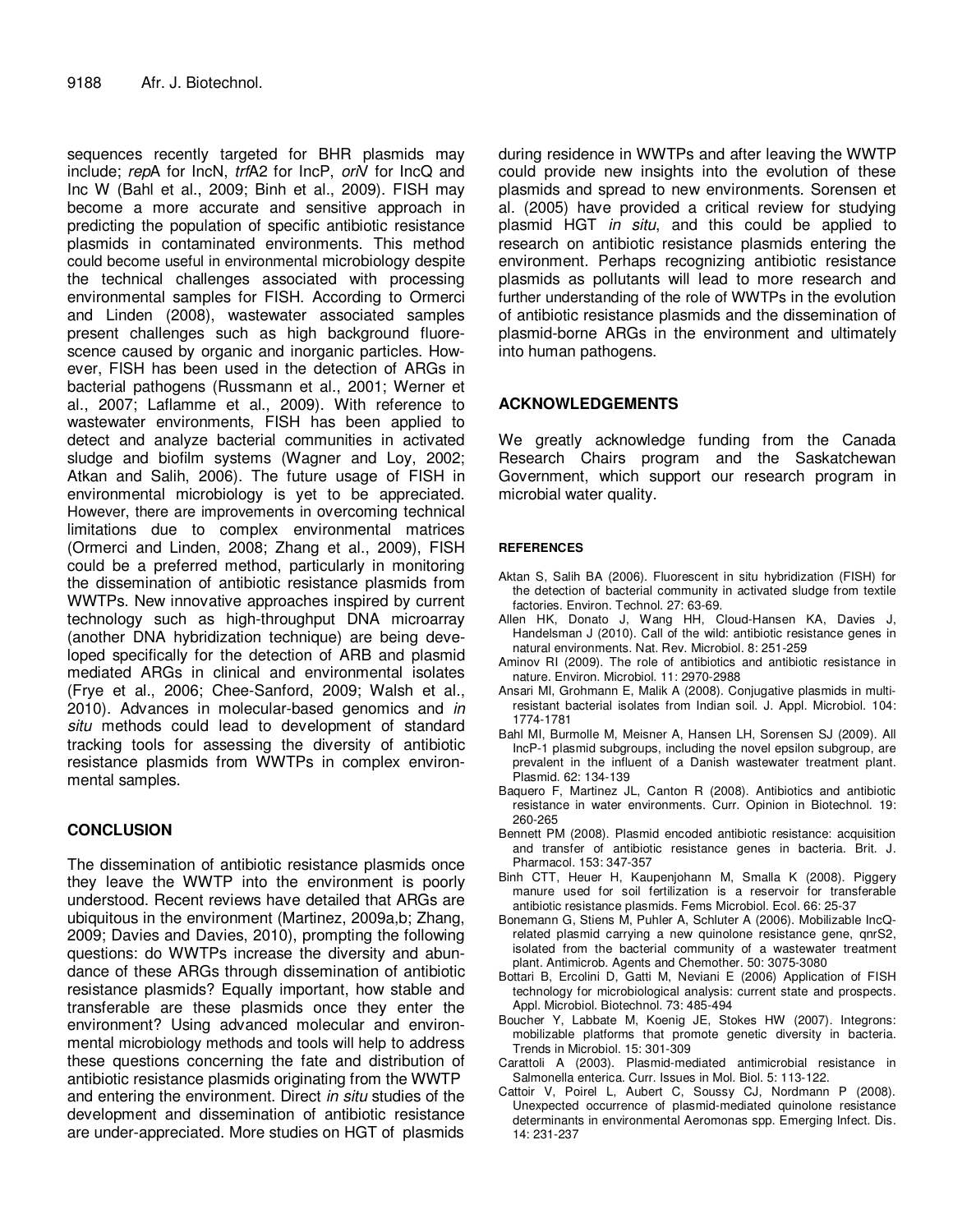- Chee-Sanford JC, Mackie RI, Koike S, Krapac IG, Lin YF, Yannarell AC, Maxwell S, Aminov RI (2009). Fate and Transport of Antibiotic Residues and Antibiotic Resistance Genes following Land Application of Manure Waste. J. Environ. Q. 38: 1086-1108
- D' Costa VM, McGrann KM, Hughes DW, Wright GD (2006). Sampling the antibiotic resistome. Sci. 311: 374-377
- Davies J, Davies D (2010). Origins and Evolution of Antibiotic Resistance. Microbiol. Mol. Biol. Rev. 74: 417-433
- Dionisio F, Matic I, Radman M, Rodrigues OR, Taddei F (2002). Plasmids spread very fast in heterogeneous bacterial communities. Genetics, 162: 1525-1532
- Frye JG, Jesse T, Long F, Rondeau G, Porwollik S, McClelland M, Jackson CR, Englen M, Fedorka-Cray PJ (2006). DNA microarray detection of antimicrobial resistance genes in diverse bacteria. Int. J. Antimicrob. Agents, 27: 138-151
- Gillings M, Boucher Y, Labbate M, Holmes A, Krishnan S, Holley m, Stokes W (2008). The evolution of class 1 integrons and the rise of antibiotic resistance. J. Bacteriol. 190: 5095-5100.
- Haines AS, Jones K, Batt SM, Kosheleva IA, Thomas CM (2007). Sequence of plasmid pBS228 and reconstruction of the IncCP-1 alpha phylogeny. Plasmid, 58: 76-83.
- Hall BG, Barlow M (2004). Evolution of the serine beta-lactamases: past, present and future. Drug Resistance Updates, 7: 111-123
- Handelsman J (2004). Metagenomics: Application of genomics to uncultured microorganisms. Microbiol. Mol. Biol. Rev. 68: 669-685
- Heuer H, Krogerrecklenfort E, Wellington EMH, Egan S, Van Elsas JD, Van Overbeek L, Collard JM, Guillaume G, Karagouni AD, Nikolakopoulou TL, Smalla K (2002). Gentamicin resistance genes in environmental bacteria: prevalence and transfer. Fems Microbiol. Ecol. 42: 289-302
- Heuer H, Szczepanowski R, Schneiker S, Puhler A, Top EM, Schluter A (2004). The complete sequences of plasmids pB2 and pB3 provide evidence for a recent ancestor of the IncP-1 beta group without any accessory genes. Microbiology-Sgm, 150: 3591-3599
- Jones WJ (2010). High-Throughput Sequencing and Metagenomics. Estuaries and Coasts, 33: 944-952
- Laflamme C, Gendron L, Turgeon N, Filion G, Ho J, Duchaine C (2009). In situ detection of antibiotic-resistance elements in single Bacillus cereus spores. Syst. Appl. Microbiol. 32: 323-333
- Levsky JM, Singer RH (2003). Fluorescence in situ hybridization: past, present and future. J. Cell Sci. 116: 2833-2838
- Liebert CA, Hall RM, Summers AO (1999). Transposon Tn21, Flagship of the Floating Genome. Microbiol. Mol. Biol. Rev. 63: 507-522
- Liu B, Pop M (2009). ARDB-Antibiotic Resistance Genes Database. Nucleic Acids Res. 37: 443-447
- Malik A, Celik EK, Bohn C, Bockelmann U, Knobel K, Grohmann E (2008). Detection of conjugative plasmids and antibiotic resistance genes in anthropogenic soils from Germany and India. Fems Microbiol. Lett. 279: 207-216
- Martinez JL (2009a). Environmental pollution by antibiotics and by antibiotic resistance determinants. Environ. Pollut. 157: 2893-2902
- Martinez JL (2009b). The role of natural environments in the evolution of resistance traits in pathogenic bacteria. Proc. Royal Soc. B-Biol. Sci. 276: 2521-2530
- Mazel D (2006). Integrons: agents of bacterial evolution. Nat. Rev. Microbiol. 4: 608-620
- Morsczeck C, Langendrofer D, Schierholz JM (2004). A quantitative real-time PCR assay for the detection of tetR of Tn10 in Escherichia coli using SYBR Green and the Opticon. J. Biochem. Biophy. Methods 59: 217-227
- Moura A, Henriques I, Ribeiro R, Correia A (2007). Prevalence and characterization of integrons from bacteria isolated from a slaughterhouse wastewater treatment plant. J. Antimicrob. Chemother. 60: 1243-1250
- Moura A, Henriques I, Smalla K, Correia A (2010). Wastewater bacterial communities bring together broad-host range plasmids, integrons and a wide diversity of uncharacterized gene cassettes. Res. Microbiol. 161: 58-66
- Narihiro T, Sekiguchi Y (2007). Microbial communities in anaerobic digestion processes for waste and wastewater treatment: a

microbiological update. Curr. Opin. Biotechnol.18: 273-278.

- Norman A, Hansen LH, Sorensen SJ (2009). Conjugative plasmids: vessels of the communal gene pool. Philosophical Transactions of the Royal Soc. B-Biol. Sci. 364: 2275-2289
- Ormeci B, Linden KG (2008). Development of a fluorescence in situ hybridization protocol for the identification of micro-organisms associated with wastewater particles and flocs. J. Environ. Sci. Health Part a-Toxic/Hazardous Substances and Environ. Eng. 43: 1484-1488
- Picao RC, Poirel L, Dermata A, Ferreira Silva CS, Rita Corvaglia A, Petrini O, Nordmann P (2008). Plasmid-mediated quinolone resistance in Aeromonas allosaccharophila recovered from a Swiss lake. J. Antimicrob. Chemother. 62: 948-950
- Recchia GD, Hall RM (1995). Gene cassettes: A new class of mobile element. Microbiology-Sgm, 141: 3015-3027
- Reinert RR, Franken C, Van der Linden M, Lütticken R, Cil M, Al-Lahham A (2004). Molecular characterisation of macrolide resistance mechanisms of Streptococcus pneumoniae and Streptococcus pyogenes isolated in Germany, 2002-2003. Int. J. Antimicrob. Agents, 24: 43-47
- Riesenfeld CS, Goodman RM, Handelsman J (2004). Uncultured soil bacteria are a reservoir of new antibiotic resistance genes. Environ. Microbiol. 6: 981-989
- Russmann H, Adler K, Haas R, Gebert B, Koletzko S, Heesemann J (2001). Rapid and accurate determination of genotypic clarithromycin resistance in cultured Helicobacter pylori by fluorescent in situ hybridization. J. Clin. Microbiol. 39: 4142-4144
- Schluter A, Heuer H, Szczepanowski R, Forney LJ, Thomas CM, Puhler A, Top EM (2003). The 64 508 bp IncP-1 beta antibiotic multiresistance plasmid pB10 isolated from a waste-water treatment plant provides evidence for recombination between members of different branches of the IncP-1 beta group. Microbiology-Sgm, 149: 3139-3153
- Schluter A, Krause L, Szczepanowski R, Goesmann A, Puhler A (2008). Genetic diversity and composition of a plasmid metagenome from a wastewater treatment plant. J. Biotechnol. 136: 65-76
- Schluter A, Szczepanowski R, Puhler A, Top EM (2007a). Genomics of IncP-1 antibiotic resistance plasmids isolated from wastewater treatment plants provides evidence for a widely accessible drug resistance gene pool. FEMS Microbiol. Rev. 31: 449-477
- Schluter A, Szczepanowski R, Tennstedt T, Heuer H, Top EM, Puehler A (2005). Genomics of resistance plasmids isolated from wastewater treatment plants. Plasmid, 53: 40-41
- Schluter A, Szcepanowski R, Kurz N, Schneiker S, Krahn I, Puhler A (2007b). Erythromycin resistance-conferring plasmid pRSB105, isolated from a sewage treatment plant, harbors a new macrolide resistance determinant, an integron-containing Tn402-like element, and a large region of unknown function. Appl. Environ. Microbiol. 73: 1952-1960
- Slater FR, Bailey MJ, Tett AJ, Turner SL (2008). Progress towards understanding the fate of plasmids in bacterial communities. Fems Microbiol. Ecol. 66: 3-13
- Sorensen SJ, Bailey M, Hansen LH, Kroer N, Wuertz S (2005). Studying plasmid horizontal transfer in situ: A critical review. Nat. Rev. Microbiol. 3: 700-710
- Stokes HW, Nesbo CL, Holley M, Bahl MI, Gillings MR, Boucher Y (2006). Class 1 Integrons Potentially Predating the Association with Tn402-Like Transposition Genes Are Present in a Sediment Microbial Community. J. Bacteriol. 188: 5722-5730
- Szczepanowski R , Bekel T, Goesmann A, Krause L, Kromeke H, Kaiser O, Eichler W, Puhler A, Schluter A (2008). Insight into the plasmid metagenome of wastewater treatment plant bacteria showing reduced susceptibility to antimicrobial drugs analysed by the 454 pyrosequencing technology. J. Biotechnol. 136: 54-64
- Szczepanowski R, Braun S, Riedel V, Schneiker S, Krahn I, Puhler A, Schluter A (2005). The 120 592 bp lncF plasmid pRSB107 isolated from a sewage-treatment plant encodes nine different anti bioticresistance determinants, two iron-acquisition systems and other putative virulence-associated functions. Microbiology-Sgm, 151: 1095-1111.